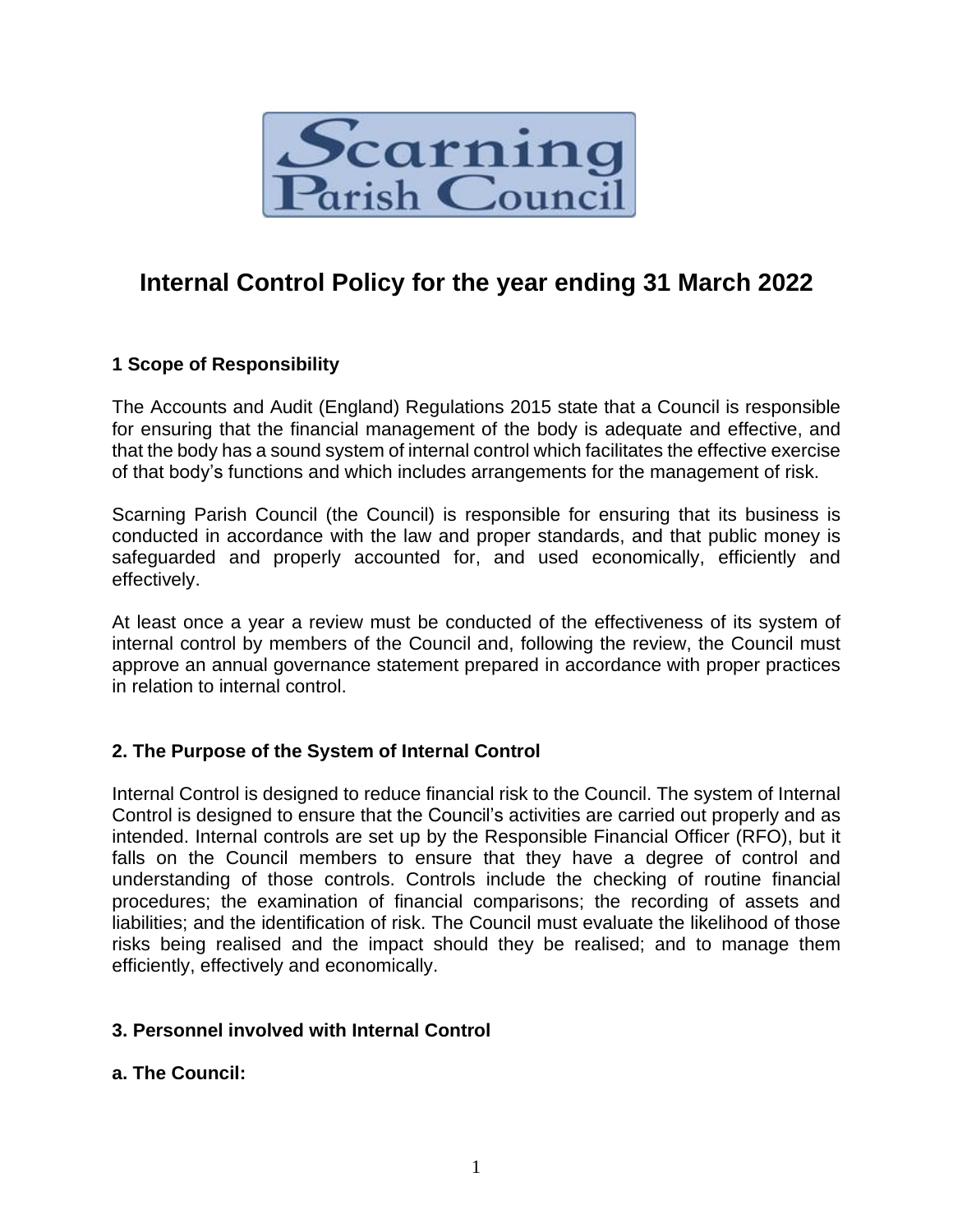- $\Box$  All decisions made by the Council should be in accordance with its Standing Orders and Financial Regulations and approved by the Council.
- $\Box$  The Council has appointed a Budget Committee to prepare a draft Budget for the consideration of the full Council. At its November meeting the Council considers the Budget and the level of precept for the following financial year. The final decision on both is taken by no later than January of each financial year.
- $\Box$  The Council has appointed an Internal Control Officer (ICO) to monitor progress against objectives, financial systems and procedures, and budgetary control. The ICO carries out regular reviews of financial matters. The Council receives reports from the ICO and monitors progress against its aims and objectives.
- $\Box$  The Council receives a financial statement showing its actual expenditure against its budgeted expenditure, which it approves at its Council meetings at least four times a year. Payments are made in accordance with Standing Orders and Financial Regulations.
- $\Box$  Two councillors (out of five named signatories) sign all cheques. The signatories initial the cheque stubs. The signatories ensure that the cheque agrees with the amount of the invoice and the payee named on the invoice. The Clerk/RFO does not authorise payments. The Council agrees the receipts and payments made for each month.
- $\Box$  At the year end, the ICO ensures that the cash book totals are reconciled to the year end bank statement and signs the cash book and the year end bank statement as evidence of this check.

## **b. Clerk to the Council/Responsible Financial Officer:**

The Council has appointed a Clerk to the Council who acts as the Council's adviser and administrator. The Clerk is the Council's Responsible Financial Officer (RFO) and is responsible for administering the Council's finances. The Clerk is responsible for the day to day compliance with laws and regulations that the Council is subject to, and for managing risks. The Clerk ensures that the Council's procedures, control systems and polices are maintained.

- $\Box$  The duties of the Clerk/RFO are laid down in a Job Description which is reviewed each year. A copy of the Clerk's contract of employment and job description is held by the Chairman and the Clerk. The performance of the Clerk is appraised annually by the Staff Committee.
- $\Box$  The RFO submits all the requested information to the External Auditor by the required date.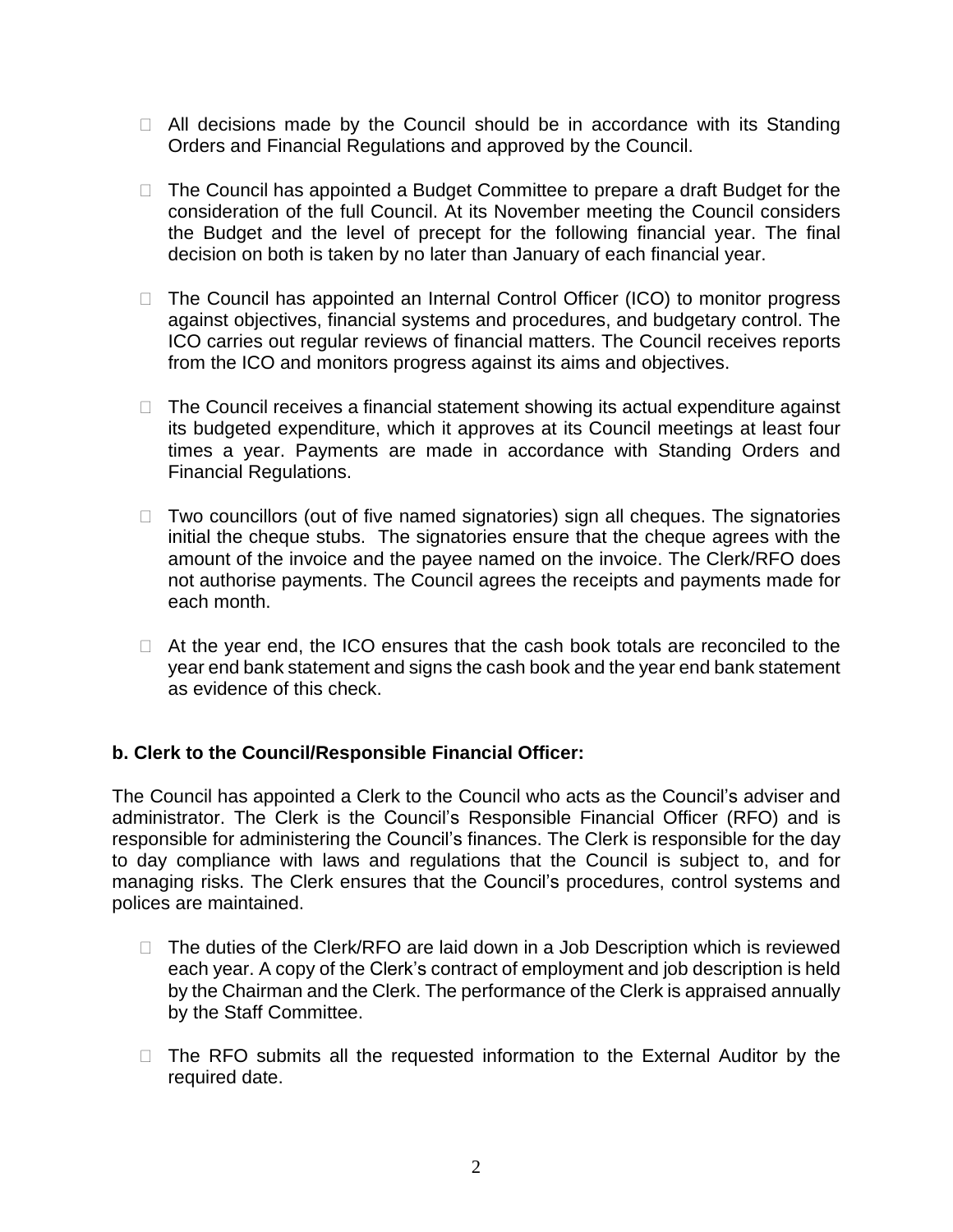- $\Box$  The RFO arranges for the public notices to be displayed.
- $\Box$  The RFO retains all relevant documents relating to the financial year for five years (Annual Return, VAT Returns, PAYE/NIC information, Public notices, Asset Register, Risk Assessment reports; accounts and supporting information).

## **c. Internal Auditor:**

The Council has appointed an independent and competent Internal Auditor who reports to the Council on the adequacy of its:

- records
- procedures
- systems
- internal control
- regulations
- risk management
- reviews
- $\Box$  The effectiveness of the internal audit is reviewed annually, and the Council agrees the appointment of the Internal Auditor (IA). The IA, who is competent and independent, is advised of the scope of the work required by the Council.
- $\Box$  The scope of the work (and the fee) of the Internal Audit is reviewed annually and the review and the appointment is minuted.
- $\Box$  The IA inspects the accounts and at the year end (prior to completion of the Annual Return) and completes the relevant page of the Annual Return.
- $\Box$  The IA writes a separate report to the Council (a copy of which is sent to the Chairman) detailing any findings he/she might have.
- $\Box$  The report of the IA is copied to all members of the Council and considered as an agenda item at the next meeting. Recommendations from the report are recorded in the minutes.

## **d. External Auditor**

The Council's External Auditors, appointed by the Audit Commission, submit an External Auditor's Report, which is presented to the Council.

## **e. Internal Control Officer**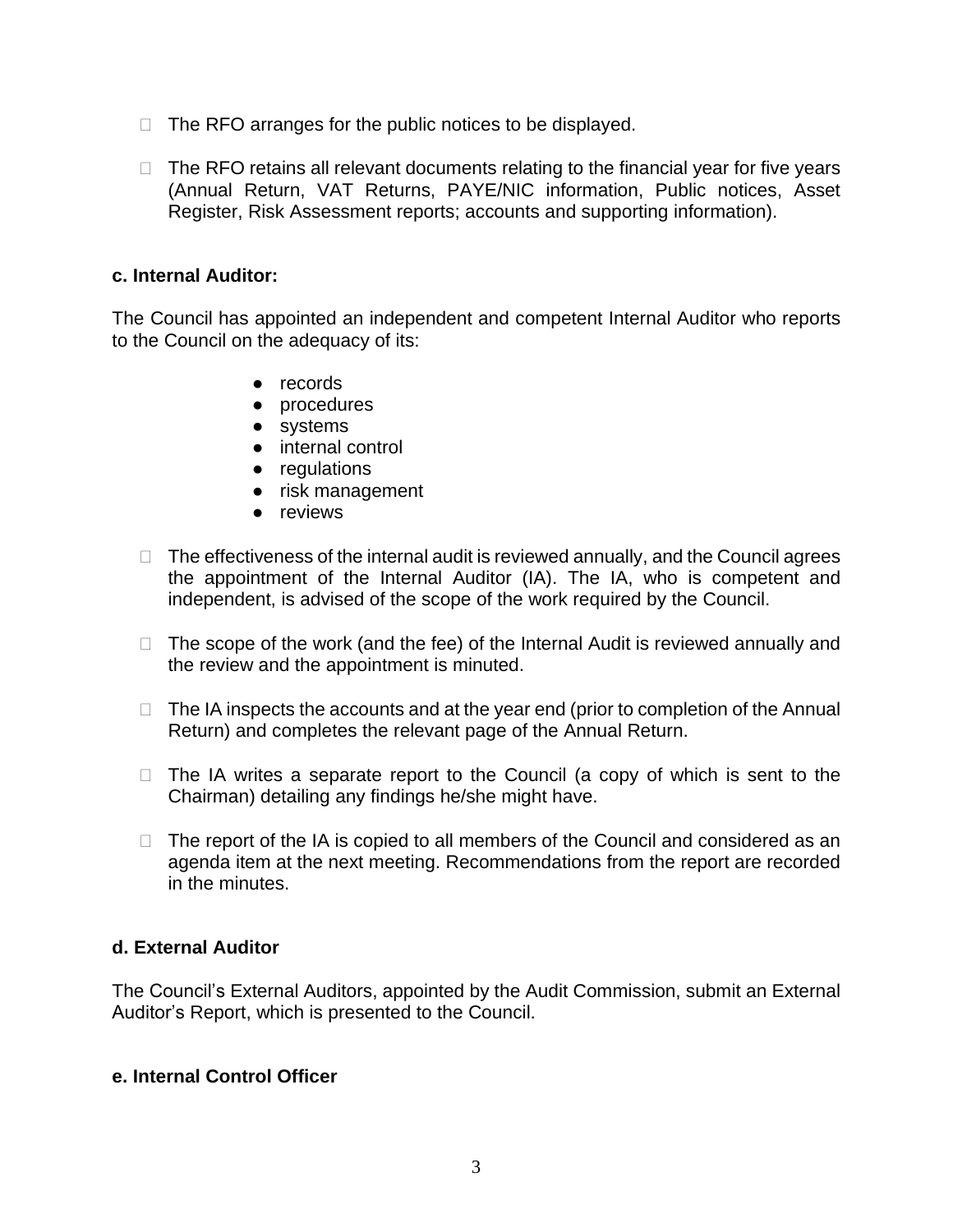Internal Control checks cover all financial activities of the Council over the whole of the financial year on a sample basis. Regular activities are included at each quarterly check, with other activities being included at least once a year. Checks are reported to the next Council meeting.

## **Regular Activity Checks**

The ICO inspects at least six payments during each quarter.

The ICO inspects receipts as received during each quarter.

#### **Payments are checked as follows:-**

Invoice total matches cheque stub and invoice countersigned by cheque signatories. Payment has been advised to the Council and authorised.

#### **Receipts are checked as follows:-**

Amount is correct. Payment has been banked. The receipt has been advised to the Council.

#### **Bank Transfers are checked as follows:-**

Amount debited from Building Society account has been credited to Current Account.

## **Control Check Calendar**

Check 1 (first quarter of the financial year) ie April-June Check 2 (second quarter of the financial year) ie July-September Check 3 (third quarter of the financial year) ie October-December Check 4 (fourth quarter of the financial year) ie January-March

## **4. Review of Effectiveness**

The Council is responsible for conducting an annual review of the effectiveness of the system of internal control. The review of the effectiveness of the system of internal control is informed by the work and any issues are identified by:

● Full Council – identification of new activities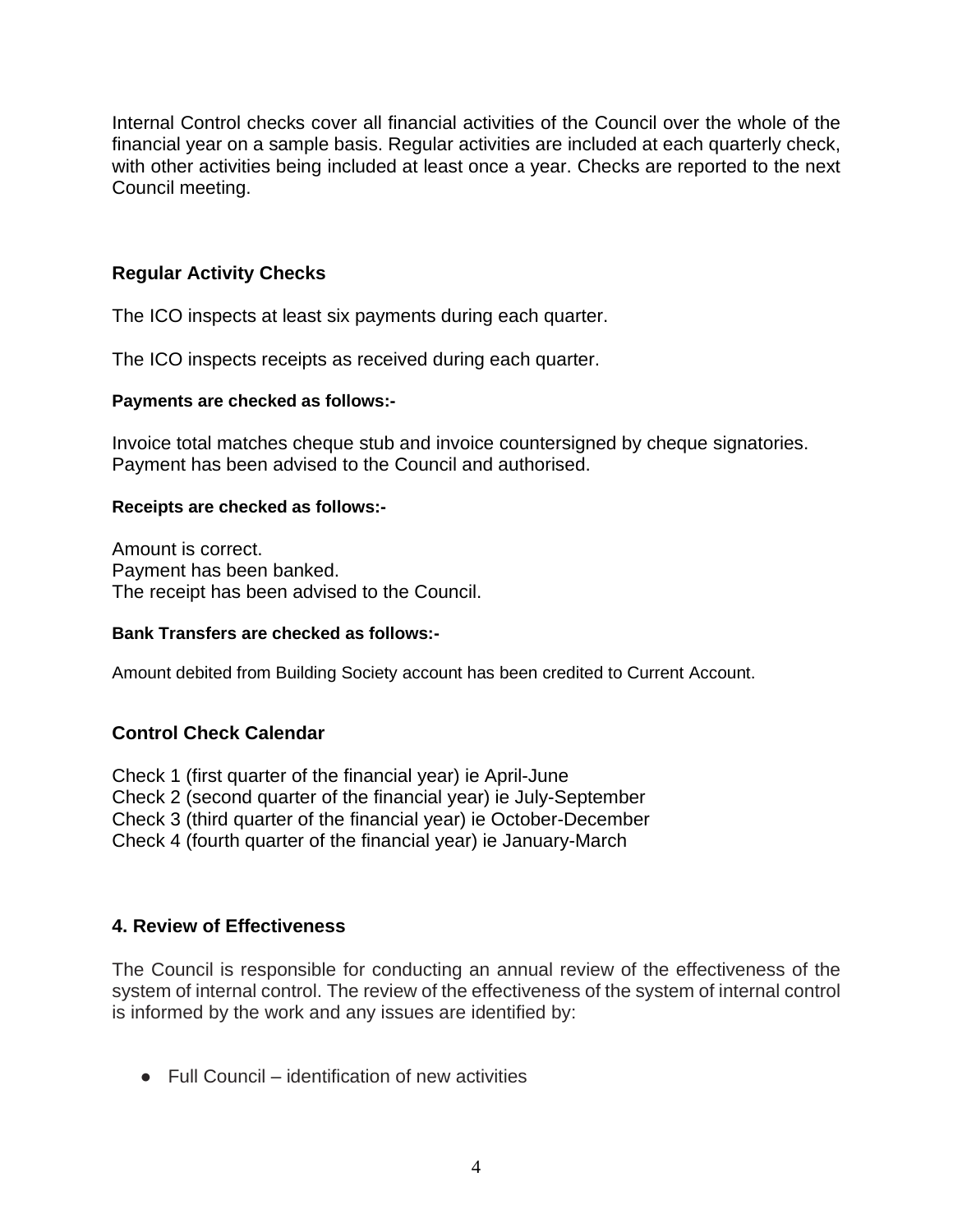- Internal Control Officer regular reports made.
- Clerk to the Council/RFO who has responsibility for the development and maintenance of the internal control procedures and managing risks – risks identified.
- Internal Auditor who reviews the Council's system of internal control. The auditor will make a written report to the Council (in addition to Section 4 Report in the Annual Return) – action arising from reports.
- The Council's External Auditor, who makes the final check using the Annual Return, a form completed and signed by the Responsible Financial Officer, the Chairman and the Internal Auditor. The External Auditor issues an annual audit certificate – action arising from Audit Report.

## **5. Significant Internal Control Issues**

The significant internal control issues identified during the financial year to 31<sup>st</sup> March 2020 were:

None.

#### **Action taken was:**

N/a.

## **6. Annual Return**

There were matters raised on the Annual Return for the financial year to 31st March 2020 which were:

The date of the Exercise of Public Rights was incorrect.

#### **Action taken was:**

In consequence of the above, the Parish Council must answer 'No' to assertion 4 of the Annual Governance statement for 2020/21 and ensure it makes proper provision for the exercise of public rights during 2021/22

Approved: March 2021.

Next review: March 2022.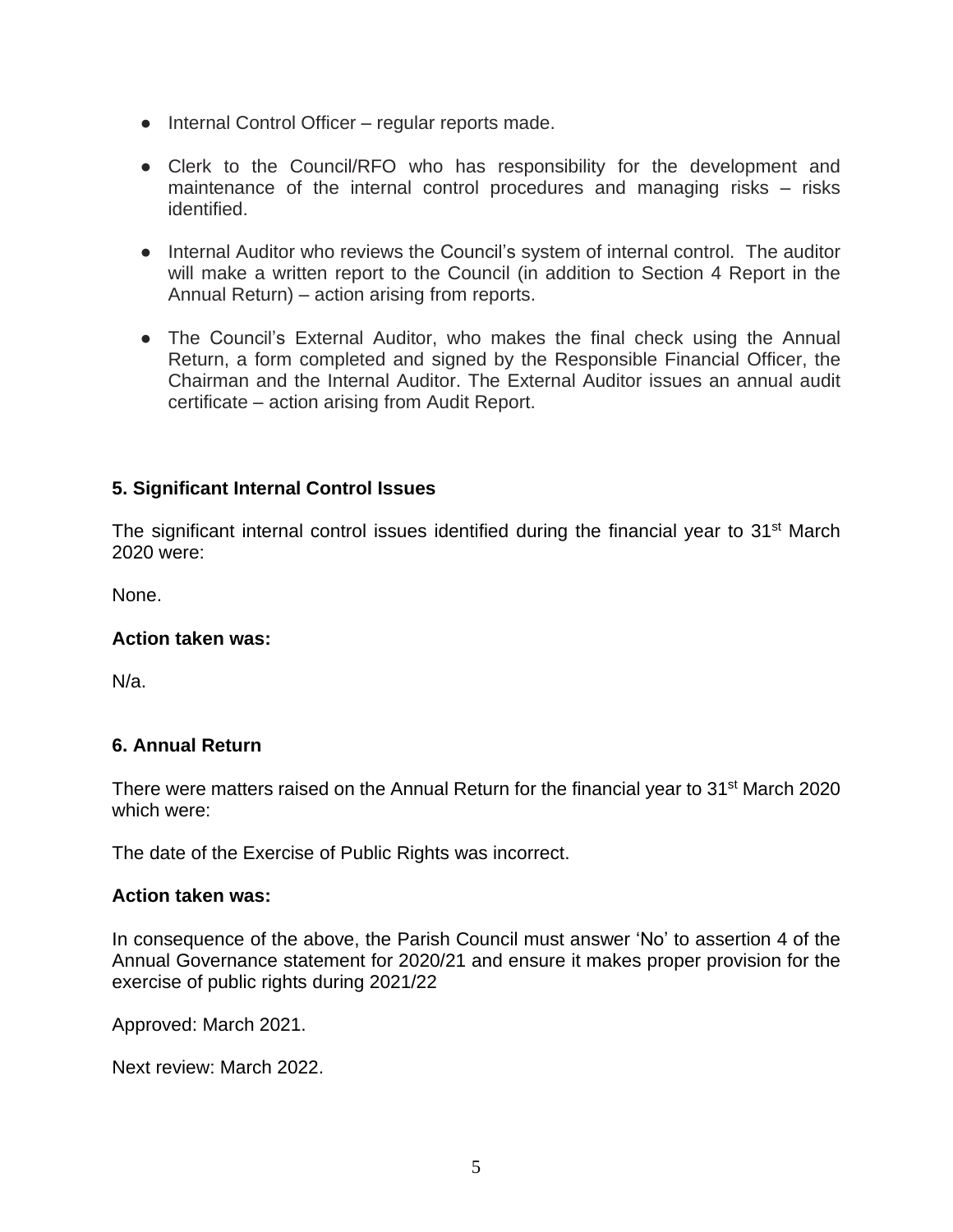## **Appendix A**

## **Internal Audit Action Plan for the Financial Year**

## **The Parish Council annually:-**

a. Considers and amends (if necessary) its Internal Control Policy.

- b. Reviews its Risk Management Policy.
- c. Assesses the effectiveness of its Internal Audit arrangements.
- d. Reviews the effectiveness of it Banking arrangements.

e. Considers its Insurance policy and whether an alternative insurance provider should be sought.

f. Appoints an Internal Control Officer.

g. Considers a Risk Assessment of Assets Report prepared by the clerk. The report includes the Asset Register.

h. Appoints an independent and competent Internal Auditor

i. Considers the Internal Auditor's report and formalises any necessary action plan.

j. Considers and sign the Annual Return.

k. Approves its Budget and Precept for the next financial year.

- l. Provides training as required for the clerk/RFO and councillors
- m. Provides adequate resources to complete the above.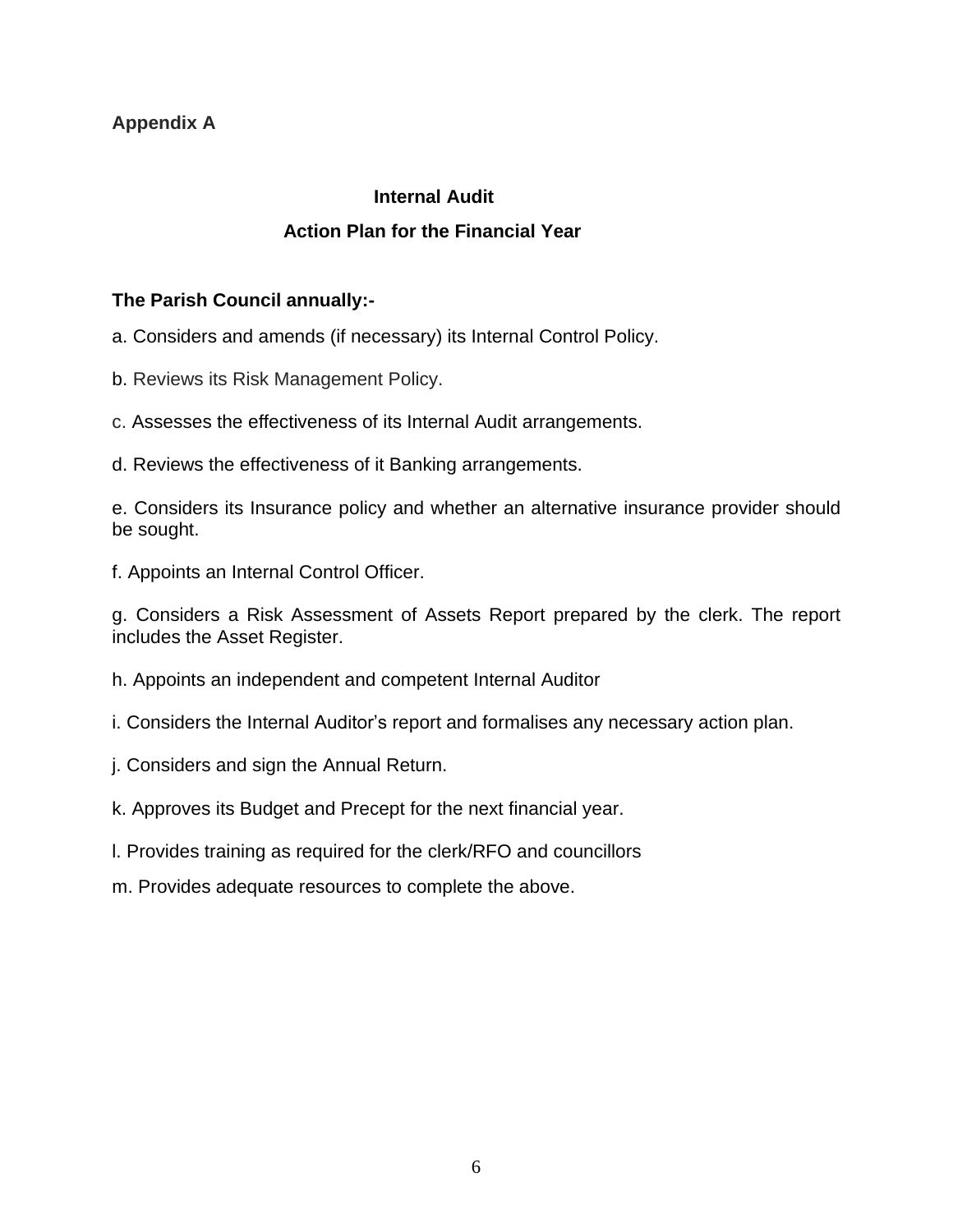## **Internal Control Officer's Report**

**CHECK 1** (first quarter of the financial year) ie April-June

1. Please check at least six payments and all receipts

|                |                                                                                     | Cheque nos 1Date To WhomValue                                                         |
|----------------|-------------------------------------------------------------------------------------|---------------------------------------------------------------------------------------|
|                |                                                                                     |                                                                                       |
|                |                                                                                     | 3DateTo WhomValue                                                                     |
|                |                                                                                     | 4DateTo WhomValue                                                                     |
|                |                                                                                     | 5DateTo WhomValue                                                                     |
|                |                                                                                     | 6DateTo WhomValue                                                                     |
|                |                                                                                     |                                                                                       |
|                |                                                                                     |                                                                                       |
|                |                                                                                     |                                                                                       |
|                |                                                                                     |                                                                                       |
|                |                                                                                     |                                                                                       |
|                |                                                                                     |                                                                                       |
|                |                                                                                     | 2. Have the audited accounts for the year been presented to the Council for approval? |
|                | 3. Has the Annual Return been presented to the Council? Yes / No<br>Date of meeting |                                                                                       |
|                | 4. Has a report from the Internal Auditor been presented to the Council?            |                                                                                       |
| 5. VAT Return. | Has a Return been submitted Yes / No.                                               |                                                                                       |
|                |                                                                                     | 6 Has the rent for the former Highway Surveyors land been received ? Yes / No.        |
|                | 7. Has the rent re Fir Acre been received ? yes / No.                               |                                                                                       |
|                | 8. Has the rent for the Shipdham Lane playing field been received ? Yes / No.       |                                                                                       |
|                |                                                                                     | 9 Has the bank reconciliation been checked against the bank statements ? Yes / No.    |
|                | 10 Have any bank transfers been crosschecked ? Yes / No.                            |                                                                                       |
|                |                                                                                     |                                                                                       |
|                |                                                                                     |                                                                                       |

………………………………………………………………………………………………………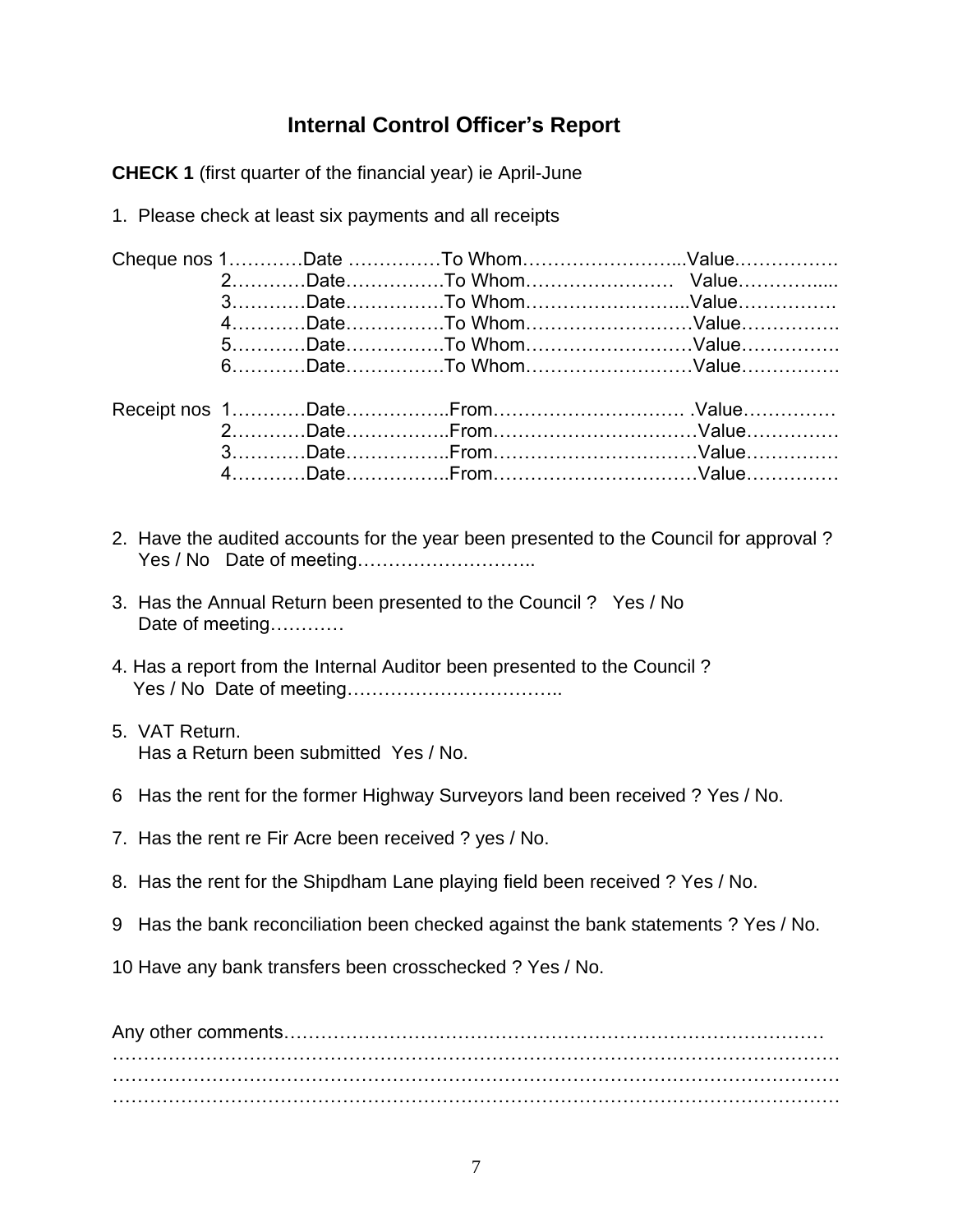Reported to Council Meeting on…………………………………………………

Signature…………………………………Block Letters……………………….Date………….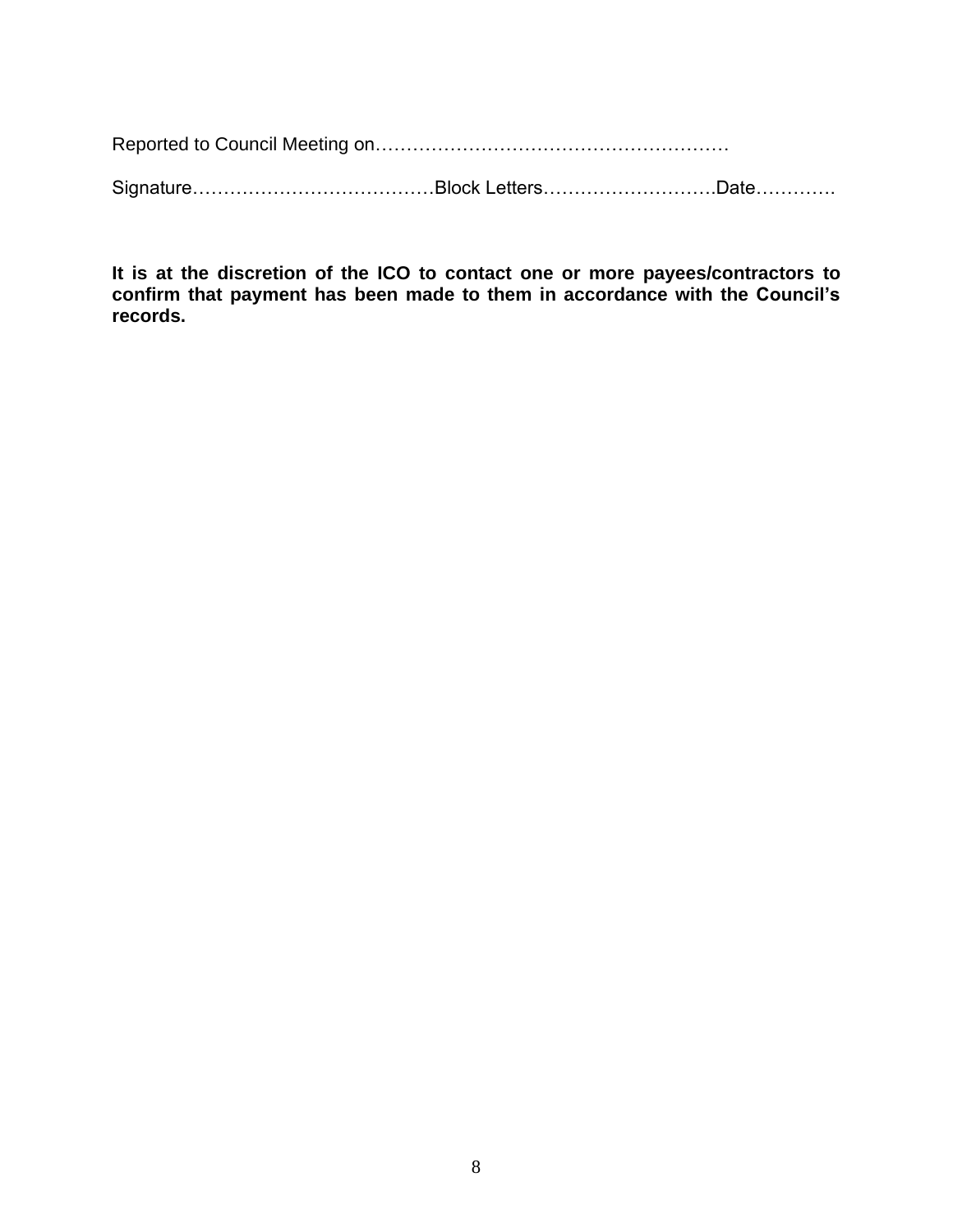**CHECK 2** (second quarter of the financial year) ie July-September

1. Please check at least six payments and all receipts

|  |  | 3DateTo WhomValue |  |
|--|--|-------------------|--|
|  |  | 4DateTo WhomValue |  |
|  |  | 5DateTo WhomValue |  |
|  |  | 6DateTo WhomValue |  |
|  |  |                   |  |
|  |  |                   |  |
|  |  |                   |  |
|  |  |                   |  |
|  |  |                   |  |
|  |  |                   |  |

2. Has the bank reconciliation been checked against the bank statements ? Yes/No

3. Have any bank transfers been crosschecked ? Yes/No

4. Is the Council in line with its budget for the financial year ? Yes/No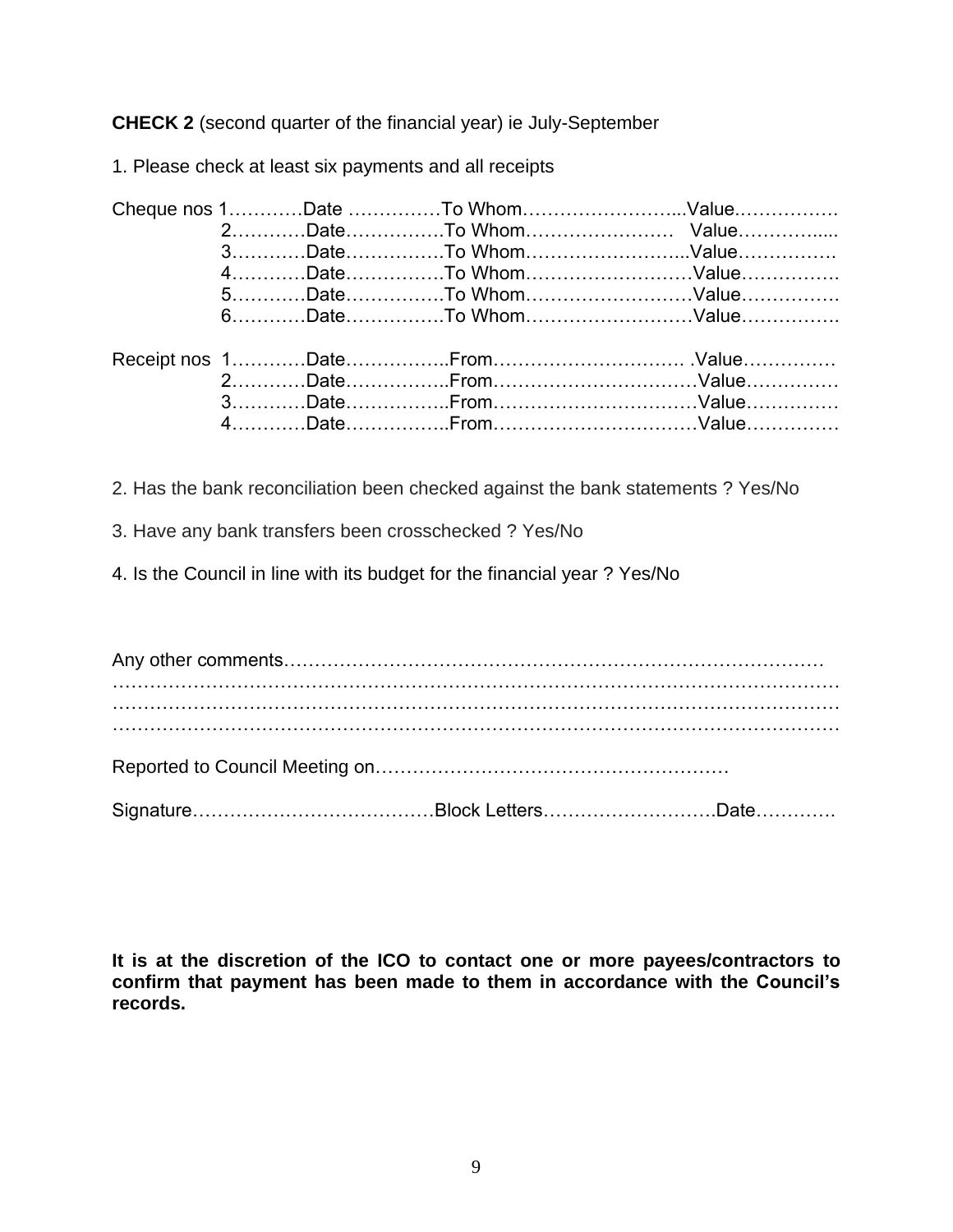**CHECK 3** (third quarter of the financial year) ie October-December

1. Please check at least six payments and all receipts

|  |  | 4DateTo WhomValue |  |
|--|--|-------------------|--|
|  |  | 5DateTo WhomValue |  |
|  |  | 6DateTo WhomValue |  |
|  |  |                   |  |
|  |  |                   |  |
|  |  |                   |  |
|  |  |                   |  |
|  |  |                   |  |
|  |  |                   |  |
|  |  |                   |  |
|  |  |                   |  |

2. Has the bank reconciliation been checked against the bank statements ? Yes/No.

3. Has the rent in respect of the former Broadway Allotment been paid ?

4. Have any bank transfers been crosschecked ? Yes/No.

5. Is the Council in line with its budget for the financial year ? Yes/No

Any other comments…………………………………………………………………………… ……………………………………………………………………………………………………… ……………………………………………………………………………………………………… ……………………………………………………………………………………………………… Reported to Council Meeting on………………………………………………… Signature…………………………………Block Letters……………………….Date………….